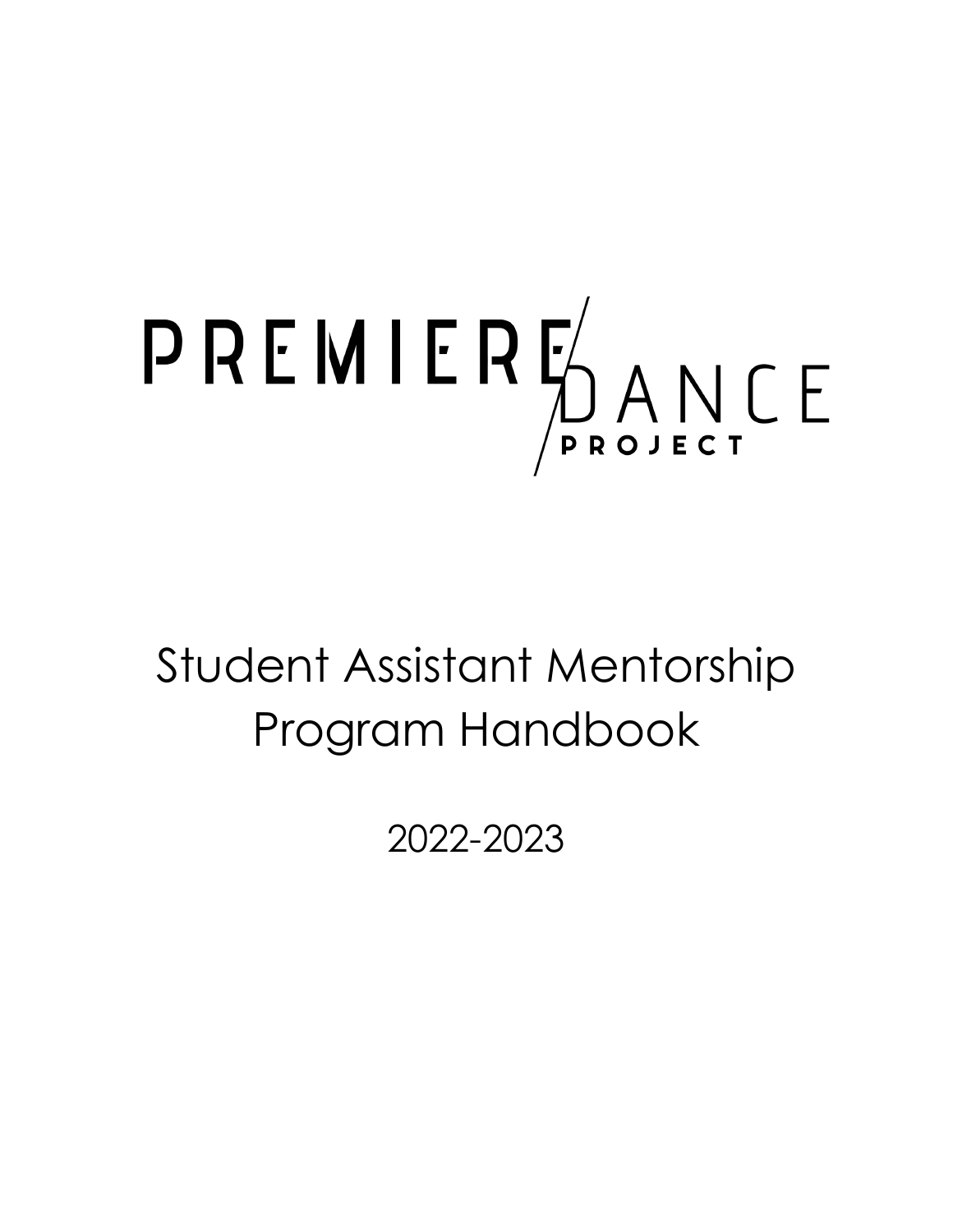# **TABLE OF CONTENTS**

- INTRODUCTION
- PROGRAM OVERVIEW
- APPLICATION PROCESS
- MEETINGS & TRAININGS
- COMPENSATION
- ATTIRE
- CLASSROOM EXPECTATIONS & RESPONSIBILITIES
- SUBBING
- ADDITIONAL OPPORTUNITIES
- CODE OF CONDUCT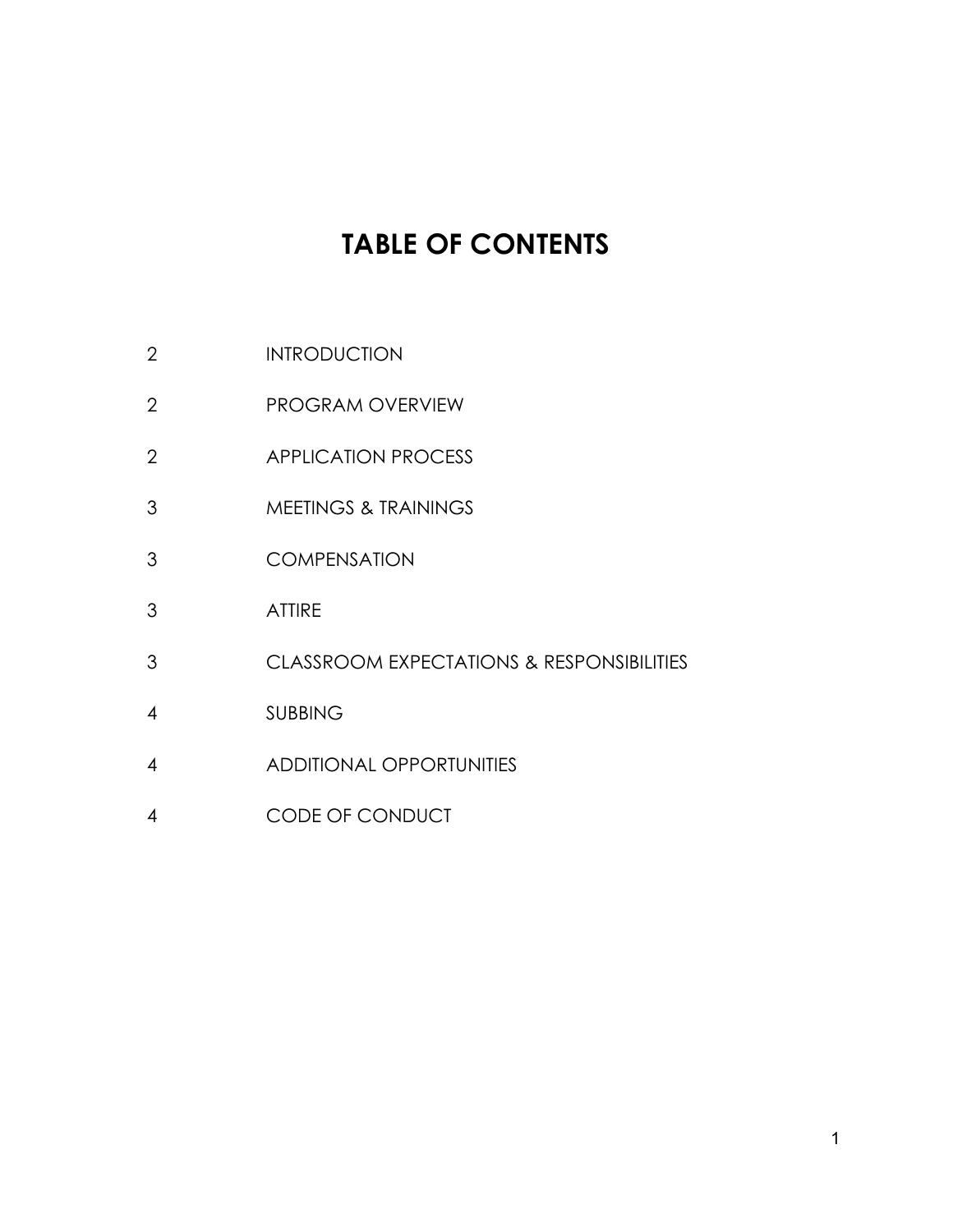#### **INTRODUCTION**

Welcome to the Student Assistant Mentorship Program Handbook. In this Handbook you will find a general overview, the application process, and requirements for this program. Becoming a student assistant through Premiere's mentorship program will give dancers confidence, skills & tools that can be taken with them throughout the rest of life. This program is co-directed by Miss Aunica & Miss Natalie.

General Questions [natalie@premieredanceproject.com](mailto:natalie@premieredanceproject.com)

#### **PROGRAM OVERVIEW**

The Student Assistant Mentorship Program has been designed to focus on skill development with an emphasis on leadership training. This program offers an exciting opportunity for experienced dancers to expand their knowledge while contributing to their dance community and assisting in dance classes. Students will have meetings, training courses, and assignments throughout the duration of the season.

#### **APPLICATION PROCESS**

Any students over the age of 8 may choose to submit an application to our Student Assistant Mentorship Program. Applications must be submitted by July 8th, 2022 to be considered for the 2022-2023 season. Application forms can be found on our website.

Student Assistant Application Criteria

- Ages 8+
- Dedicated to the studio
- Great attendance
- Positive role model
- Interested in learning more about leadership and what it means to be a dance teacher

Application Process

- Application Submitted by July 8th, 2022
- In-Person Interview
- Demonstrative Interview In Classroom Setting (new student assistants only)

*\*applicants may be rejected at any point in the process*

#### **COMPENSATION**

All incoming Student Assistants will receive a \$5 / hr stipend applied to his or her Premiere account for "assisting" hours. This stipend will be posted at the end of each month and can be spent on apparel, recital fees, costumes, etc… Student Assistant stipends will not be automatically deducted from monthly tuition.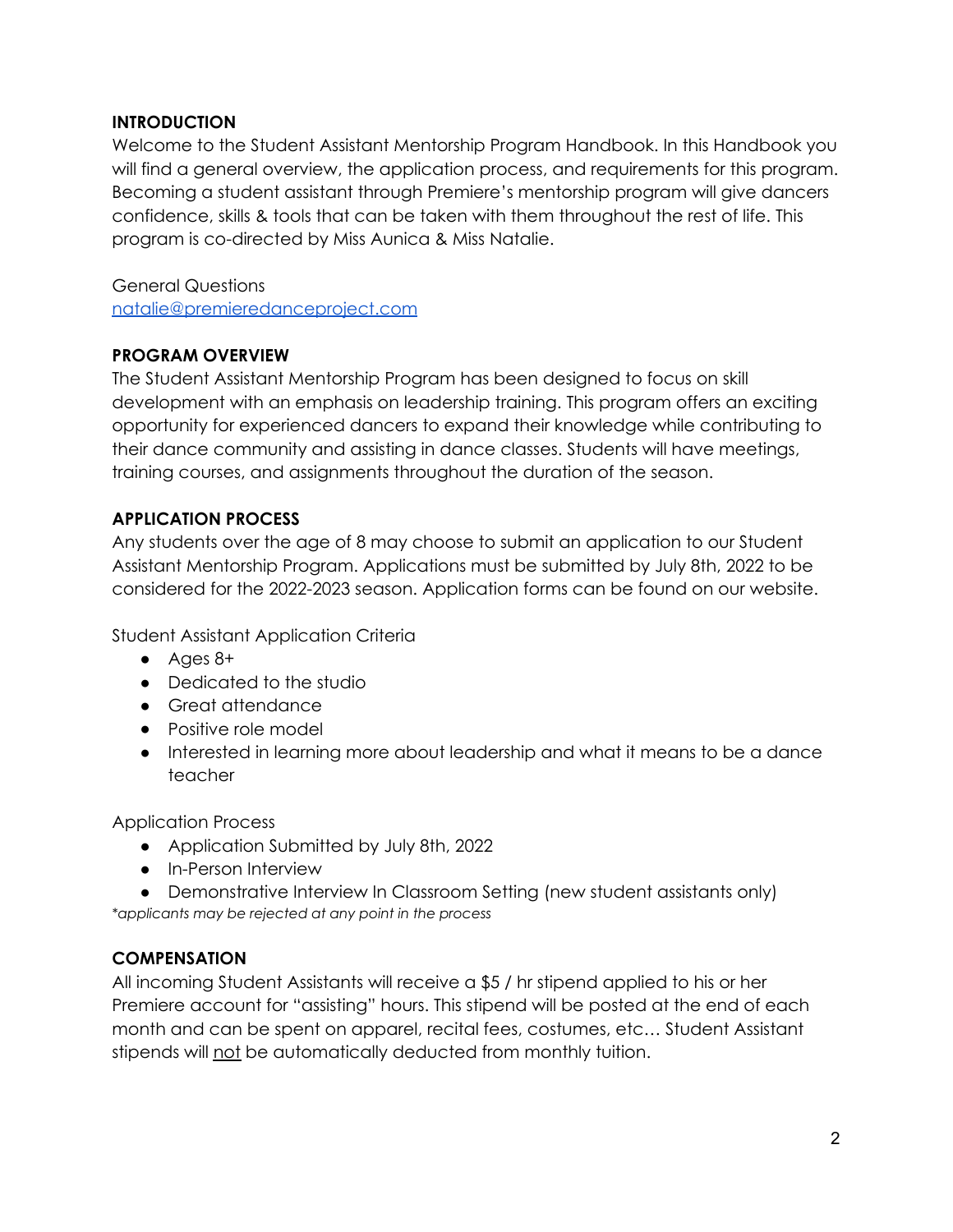All assisting hours must be documented via the 'Time Clock' binder. Student assistants are responsible for logging all hours and will learn how to properly document hours during the first semesterly training. Hours not documented will not be compensated. Compensation will be added to your dancer's online account one day prior to the 1st of each month.

# **ATTIRE**

All student assistants will be **expected** to follow the Premiere dress code during class. Not following the dress code could result in removal from the program. It is very important that student assistants set great examples with attire & behavior for the younger students.

Appropriate Examples -

- Leggings
- Form Fitting Tank Tops
- Leotards / Tights
- Correct Shoes
	- Tap Shoes are required for any class that includes tap.

Inappropriate Examples -

- Sweatpants / Running Shorts
- Loose Tops
- T-Shirts
- Loose Sweatshirts
- No Shoes

## **EXPECTATIONS & RESPONSIBILITIES**

GENERAL RESPONSIBILITIES

Student assistants will be expected to fulfill all responsibilities & expectations outlined below -

- Attend all semesterly training sessions
- Attend weekly assigned classes
	- Wear appropriate attire
	- Arrive to class 5 minutes early & greet students
	- Be engaged in class & interact positively with all students, staff, and peers
	- Listen to & follow through with instructor's preferences / asks
- Assist with one outside event or activity / year (Flash Classes, Event, 6 Week Session, etc.)
- Log all assisting hours in the 'Time Clock' binder
- Attend monthly meetings via Zoom
- Complete one hands-on teaching task & written reflection each month
- Assist parents in communicating & arranging substitutes (if necessary)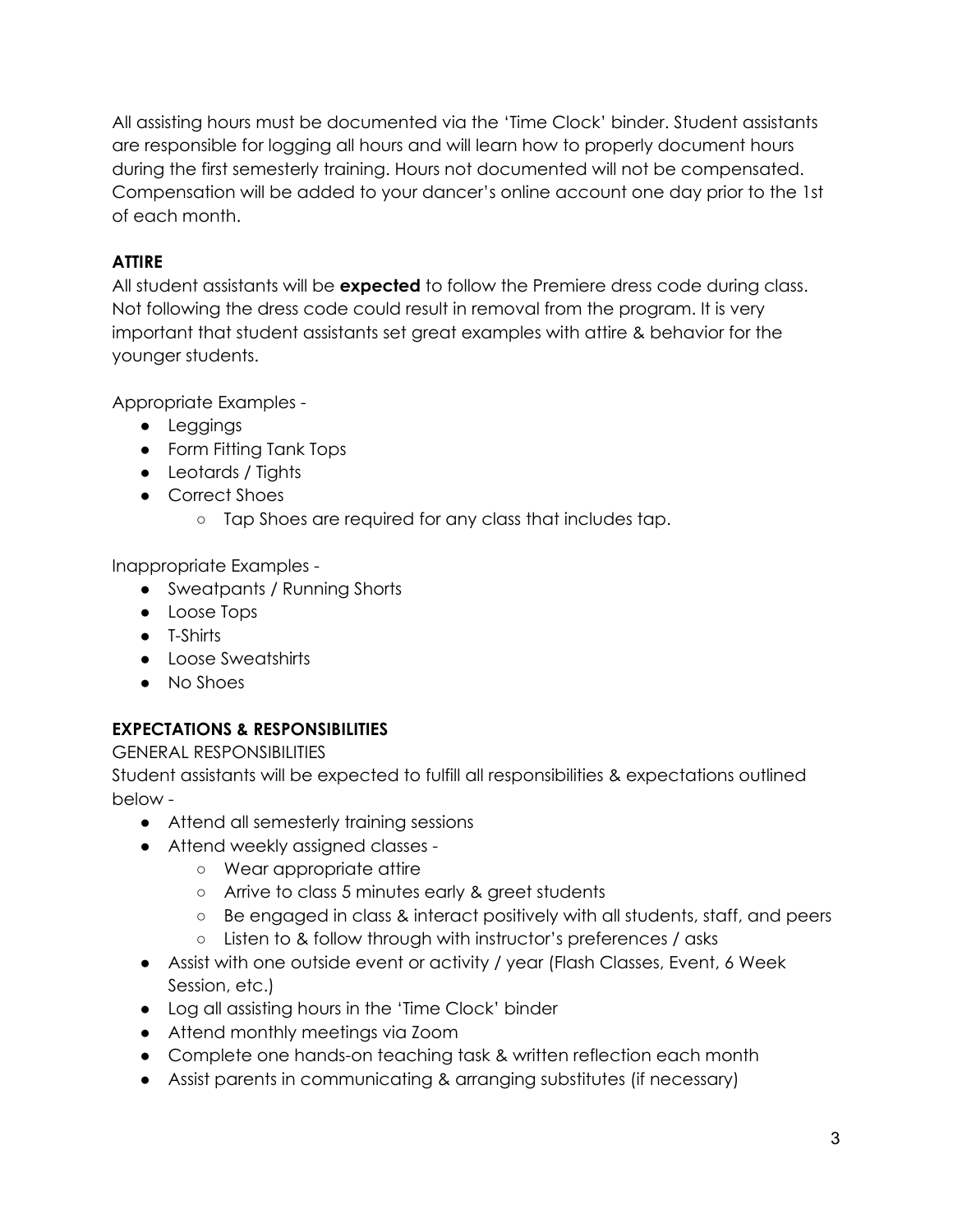#### CLASSROOM RESPONSIBILITIES

During class, student assistants are expected to take charge of all issues listed below BEFORE the teacher has to step in. This allows the teacher to build the overall classroom experience without distraction.

- Excessive Talking
- Distracted Students unfocused, crying, sitting down, etc.
- Students Leaving / Entering the Room

Student assistants may also be asked to assist with the following tasks during class -

- Getting students into circle / on stickers
- Getting / putting away props
- Assisting in managing behavioral issues
- Demonstration
- Bathroom breaks
- "Catching" lines
- Tying shoes
- Other tasks as assigned

#### **MEETINGS & TRAININGS**

SEMESTERLY TRAININGS

Prior to the start of each semester, student assistants will be required to attend a one-day mandatory training. Students must attend to participate in this program.

● 2022 Dates TBD

#### MONTHLY MEETINGS

The Student Assistant Mentorship Program will have monthly meetings via zoom. All student assistants will be required to attend. During these meetings, program directors will discuss successes & challenges, give assignments, and provide a short lecture regarding leadership & teaching. Student assistants are allowed 2 absences from monthly meetings.

#### HANDS-ON TEACHING TRAINING

Each month, student assistants will be assigned one task to complete in class. Following the completion of this task, student assistants are required to complete a short written reflection that is due by the next monthly meeting. Teachers may assign other tasks / responsibilities during class to optimize the student experience and provide additional hands-on training.

#### **SUBBING**

If student assistants are in need of a substitute parents will be responsible for helping the student assistant find a replacement. Substitutes must be other members of the Premiere Student Assistant Mentorship Program. Parents can communicate with other